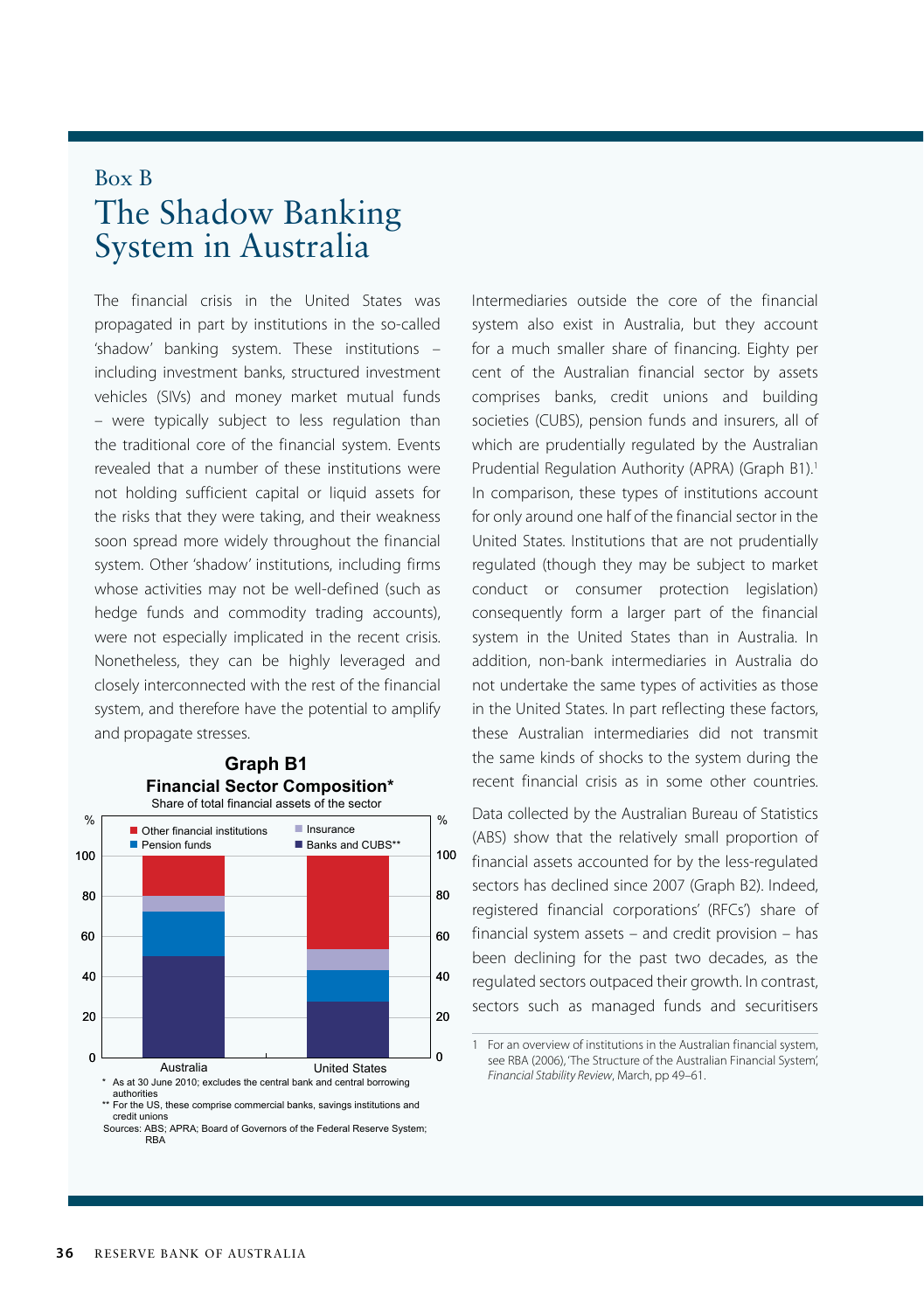experienced higher growth relative to the financial system for much of the 1990s and early 2000s, but they too have since declined in importance. Securitisers' earlier relative growth was driven by the higher demand for housing finance and the activities of smaller lenders (such as specialist mortgage originators) that are more reliant on securitisation as a source of funding. Their share of the financial system has declined since the onset of the financial crisis, following the strains in securitisation markets globally.

The ABS data also help identify linkages between the regulated and less-regulated parts of the financial system through the exposures between sectors (Table B1). For instance, securitised assets can be redistributed within the financial system when



|                                         | Exposure of:<br>APRA-regulated<br>intermediaries<br>Pension<br>Banks and<br>$CUBS^{(b)}$<br>funds<br>Insurance |                |                | Other financial<br>intermediaries <sup>(c)</sup> |
|-----------------------------------------|----------------------------------------------------------------------------------------------------------------|----------------|----------------|--------------------------------------------------|
| <b>Exposure to:</b>                     |                                                                                                                |                |                |                                                  |
| Banks and CUBS <sup>(b)</sup>           |                                                                                                                | 46             | 29             | 75                                               |
| Pension funds                           | $\Omega$                                                                                                       |                | $\Omega$       |                                                  |
| Insurance                               | 7                                                                                                              | 28             |                | 3                                                |
| RFCs and other depository corporations  | 26                                                                                                             |                | $\mathfrak{D}$ | 4                                                |
| Money market financial investment funds | $\Omega$                                                                                                       | $\mathfrak{D}$ |                | 0                                                |
| Other investment funds                  | 8                                                                                                              | 17             | 65             | 8                                                |
| Securitisers                            | 57                                                                                                             | $\mathcal{P}$  | $\overline{2}$ | 5                                                |
| Other financial corporations            |                                                                                                                |                |                |                                                  |
| (including some public sector bodies)   | $\mathcal{P}$                                                                                                  | 3              | $\mathfrak{D}$ | 4                                                |
| Memo item: exposure to the domestic     |                                                                                                                |                |                |                                                  |
| financial sector as per cent of total   |                                                                                                                |                |                |                                                  |
| financial assets                        | 12                                                                                                             | 58             | 64             | 23                                               |

## **Table B1: Financial Sector Inter-linkages(a)** Per cent of total exposure to the domestic financial sector as at 30 June 2010

(a) Excludes the RBA and central borrowing authorities

(b) Figures for CUBS are estimated from the ABS category of 'other depository corporations', which includes CUBS, RFCs and other depository corporations

(c) Comprising RFCs, other depository corporations, investment funds, securitisers and other financial corporations (including some public sector bodies)

Sources: ABS; APRA; RBA